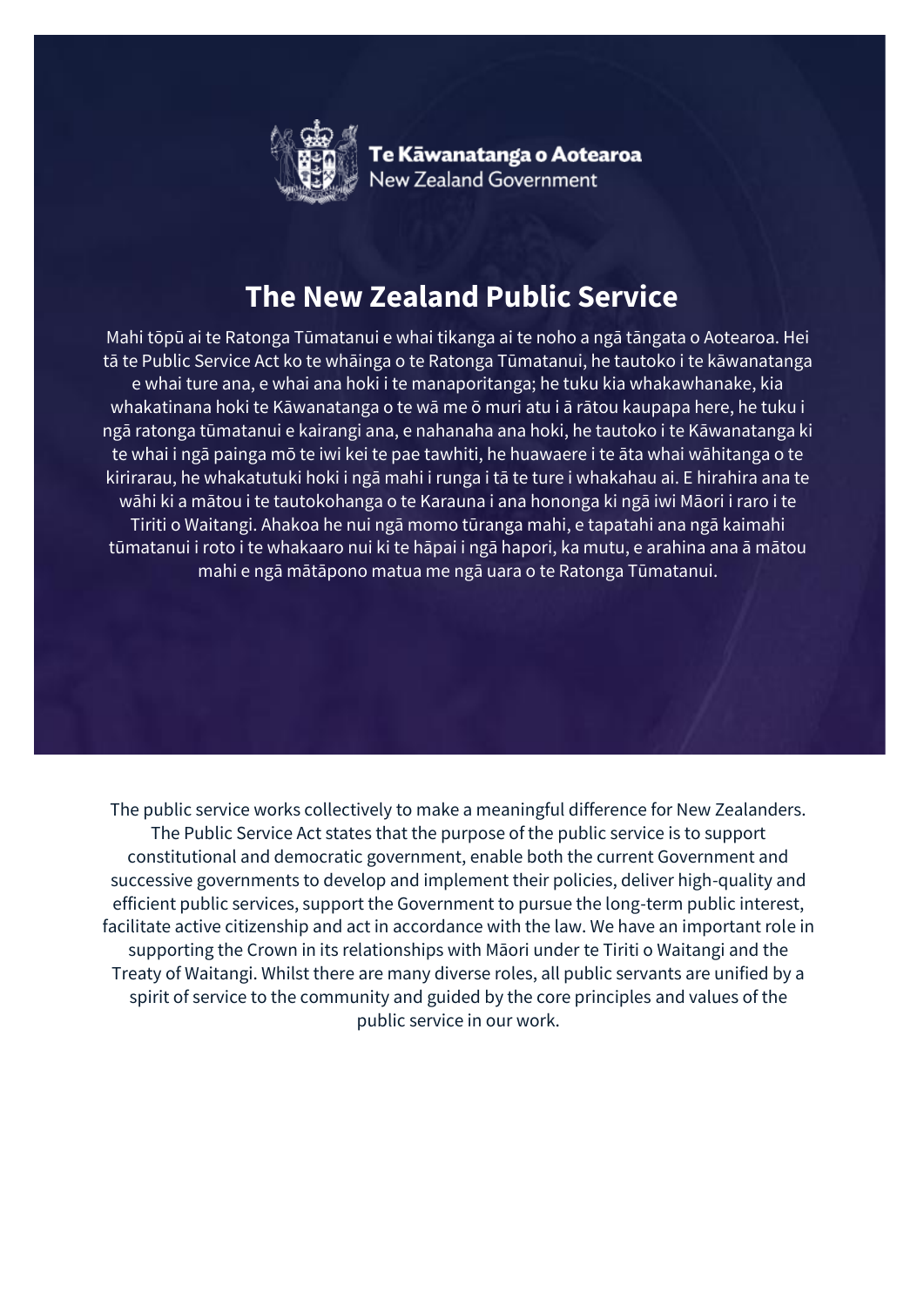## He Whakamārama mō te Tūranga **Position Description**





| Te Tūranga   Position                                           | Te Tumu Whakarae mō ngā Taonga   Secretary for Culture and Heritage<br>and Chief Executive |  |  |  |
|-----------------------------------------------------------------|--------------------------------------------------------------------------------------------|--|--|--|
| Te pokapū   Agency                                              | Manatū Taonga   Ministry for Culture and Heritage                                          |  |  |  |
| This position is a member of the Public Service Leadership Team |                                                                                            |  |  |  |

## **Te whāinga o te tūranga | Position purpose**

Manatū Taonga, the Ministry for Culture and Heritage (the Ministry), leads Government work in the arts, cultural, heritage, broadcasting and sports sectors. The Ministry provides advice on legislation, policy, and sector development to the Minister for Arts, Culture and Heritage, Minister for Broadcasting and Media and the Minister for Sport and Recreation.

The Ministry funds, monitors and works collaboratively with 15 agencies, including NZ On Air, Creative NZ, the Film Commission, Te Papa, Heritage NZ, Sport NZ, NZ Symphony Orchestra, and Radio New Zealand, and supports the process for appointing Board members. The Ministry and the Secretary for Culture and Heritage and Chief Executive (Secretary for Culture and Heritage) are required to provide strategic leadership across the relevant sectors, maintain a strategic overview and articulate the value and benefits of culture for Aotearoa New Zealand. The Ministry's footprint across the diverse and interdependent sector relies heavily on highly effective partnerships with agencies, local government, commercial and not-for-profit enterprises.

Since 2020, the Ministry has led the Arts and Culture COVID Recovery Programme, a suite of initiatives in partnership with funded agencies and sector stakeholders to deliver the total of \$495 million over four years. This includes delivering both short-term and emergency relief to respond to the Delta outbreak, as well as Omicron relief and longer-term support to assist the arts, culture and heritage to maintain its critical role and contribution to Aotearoa.

Rapid transformation of the media sector through technology developments, digital delivery and competition from global platforms is requiring new policy responses from the Ministry in partnership with other government agencies. In February 2022, the Government announced it would invest in creating a new public media organisation and disestablish TVNZ and Radio NZ. The Ministry is responsible for leading the establishment of the new public media entity including through supporting the Establishment Board, and providing policy advice, legislation oversight, and monitoring of the entity when established. Budget 22 provided new funding of \$327 million for the entity, for three years from 2023 when the entity will begin operating.

The Ministry administers 19 pieces of legislation, and protects newly found taonga tūturu and other important heritage objects. The Ministry provides leadership and coordination for national commemorations, and manages the Pukeahu National War Memorial Park as well as national memorials and historic graves both here and overseas. The Ministry's research and publishing function supports online services, such as Te Tai Treaty Settlement Stories, and Te Ara New Zealand Encyclopaedia, which connect over 10 million people every year with New Zealand's culture and heritage.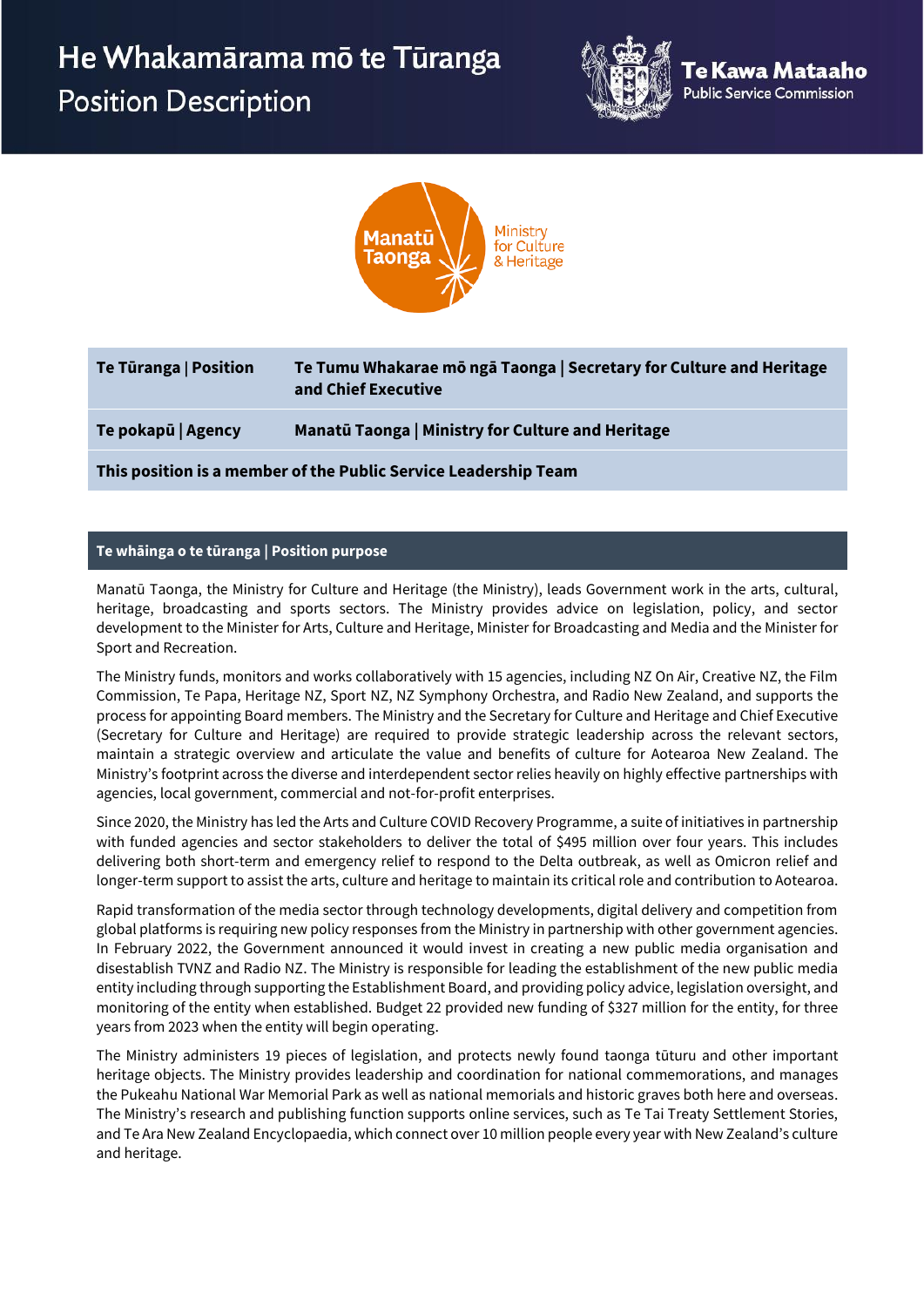The Ministry provides a cultural perspective for the work of other government departments. It leads the Cultural Diplomacy International Programme, in collaboration with the Ministry of Foreign Affairs and Trade, New Zealand Trade and Enterprise, and Tourism New Zealand.

The Ministry's vision is:

*Ki te puāwai te ahurea. Ka ora te iwi. Culture is thriving*. *The people are well.*

In order to achieve this, MCH has adopted Te Rautaki o Manatū Taonga as its strategic framework until 2040 – the 200<sup>th</sup> Anniversary of the signing of Te Tiriti o Waitangi. The goals of this strategic framework are that:

- Culture is inclusive and reflective, supporting people to connect and engage with each other, their community and society
- Māori culture is recognised, valued and embraced by New Zealanders.
- People can access, and are participating in, cultural activities and experiences.
- Cultural activity is valued, supported and nurtured
- The cultural system is resilient and sustainable.

The Ministry for Culture and Heritage employs approximately 200 people. The Ministry manages two appropriations – Vote Arts, Culture and Heritage and Vote Sports and Recreation.

In 2021/22, Vote Arts Culture and Heritage had a total appropriation of \$522.452 million, of this:

- 61% (\$319.36m) is distributed externally to non-departmental outputs and expenses
- 26% (\$137.444m) is allocated to grants and COVID-19 packages
- 7% (\$34.081) is distributed to capital expenditure
- 6% (\$31.567m) is for departmental outputs.

In 2021/22, Vote Sports and Recreation had a total appropriation of \$162.9 million, of this 58% (\$95.29m) is distributed externally, to non-departmental output and other expenses, with less than 1% (\$0.319m) allocated to departmental needs, and the remaining 42% (\$67.294) to grants and COVID-19 sports packages.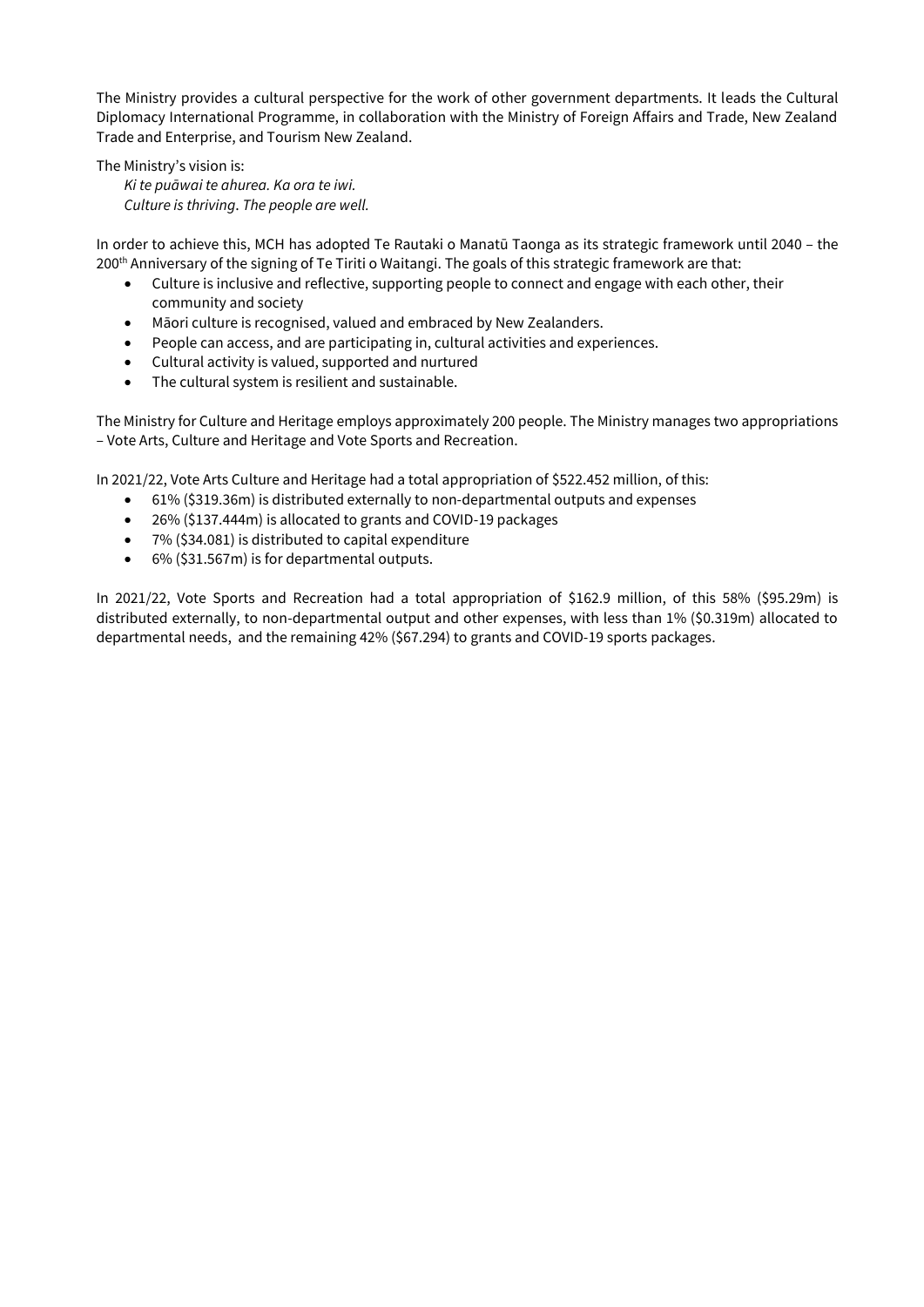| Ngā haepapa   Accountabilities |                                                                                                                                                                                                                                                                                                                                       |  |  |  |
|--------------------------------|---------------------------------------------------------------------------------------------------------------------------------------------------------------------------------------------------------------------------------------------------------------------------------------------------------------------------------------|--|--|--|
| Te pūnaha   System             | As a Public Service chief executive, the Secretary for Culture and Heritage has the<br>responsibilities, functions and duties as set out in the Public Service Act 2020, the Public<br>Finance Act 1989 and other relevant statutes and legislation.                                                                                  |  |  |  |
|                                | As a member of the Public Service Leadership Team, the Secretary for Culture and<br>Heritage is responsible for providing strategic leadership that contributes to an effective<br>and cohesive public service; working together to model leadership behaviours; and<br>assisting the other members to fulfil their responsibilities. |  |  |  |
|                                | As a public service leader, the Secretary for Culture and Heritage will:                                                                                                                                                                                                                                                              |  |  |  |
|                                | Support the Crown in its relationships with Māori under te Tiriti o Waitangi and the<br>$\bullet$<br>Treaty of Waitangi by developing and maintaining the capability of the agency and the<br>wider public service to engage with Māori and to understand Māori perspectives.                                                         |  |  |  |
|                                | Promote diversity and inclusiveness and have regard to the principle that, in order to<br>$\bullet$<br>achieve fairness in employment and a more flexible effective public service, it is<br>desirable for the group comprising all public service employees to, as far as<br>practicable, reflect the makeup of society.             |  |  |  |
|                                | Preserve, protect and nurture the spirit of service to the community that public service<br>$\bullet$<br>employees bring to their work.                                                                                                                                                                                               |  |  |  |
|                                | Uphold the public service principles of political neutrality, free and frank advice,<br>$\bullet$<br>merit-based appointments, open government, and stewardship, and ensure that the<br>agency you lead also does so.                                                                                                                 |  |  |  |
|                                | Demonstrate and uphold the values of the Public Service as set out in the Public<br>$\bullet$<br>Service Act 2020.                                                                                                                                                                                                                    |  |  |  |
|                                | Uphold the general responsibilities to the appropriate Minister, as set out in the Public<br>$\bullet$<br>Service Act 2020, including ensuring the integrity and conduct of the agency's<br>employees.                                                                                                                                |  |  |  |
| Te pokapū   Agency             | The Secretary is ultimately accountable to the Public Service Commissioner. On a day-to-<br>day basis, the Secretary is accountable for his or her performance to the Minister for Arts,<br>Culture and Heritage and Minister for Broadcasting and Media.                                                                             |  |  |  |
|                                | The Secretary is also accountable for the delivery of the Ministry's functions, which are to:                                                                                                                                                                                                                                         |  |  |  |
|                                | Provide the Government advice on cultural and media matters (including<br>$\bullet$<br>broadcasting and sport).                                                                                                                                                                                                                       |  |  |  |
|                                | Ensure Vote funding is invested as effectively and efficiently as possible, and that<br>$\bullet$<br>Government priorities are met.                                                                                                                                                                                                   |  |  |  |
|                                | Provide advice on performance of Crown entities in the sector.<br>$\bullet$                                                                                                                                                                                                                                                           |  |  |  |
|                                | Lead and enable the cultural and media sector to create and realise opportunities.<br>$\bullet$                                                                                                                                                                                                                                       |  |  |  |
|                                | Actively support and protect Māori arts, culture and heritage in a Treaty post-<br>$\bullet$<br>settlement environment, based on strong Crown and iwi-Māori partnerships.                                                                                                                                                             |  |  |  |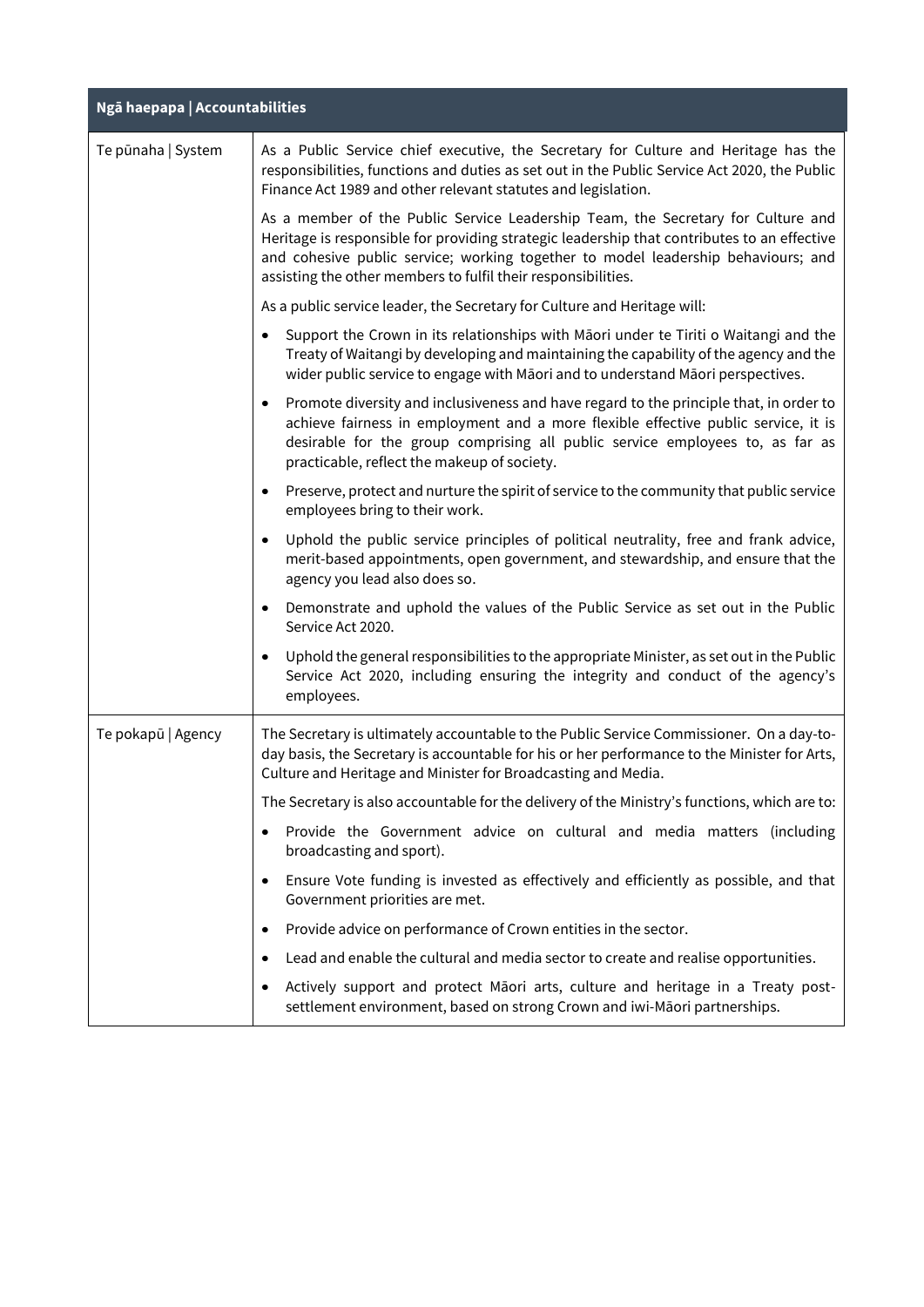| Ngā hononga matua   Key relationships                          |                                                                                                                                                                                                                                                                                                                                                                                                                                                               |  |  |  |
|----------------------------------------------------------------|---------------------------------------------------------------------------------------------------------------------------------------------------------------------------------------------------------------------------------------------------------------------------------------------------------------------------------------------------------------------------------------------------------------------------------------------------------------|--|--|--|
| Te Kāwanatanga                                                 | Minister for Arts, Culture and Heritage                                                                                                                                                                                                                                                                                                                                                                                                                       |  |  |  |
| Government                                                     | Associate Ministers for Arts, Culture and Heritage                                                                                                                                                                                                                                                                                                                                                                                                            |  |  |  |
|                                                                | Minister for Broadcasting and Media                                                                                                                                                                                                                                                                                                                                                                                                                           |  |  |  |
|                                                                | Minister for Sport and Recreation                                                                                                                                                                                                                                                                                                                                                                                                                             |  |  |  |
| Te ratonga tūmatanui  <br><b>Public Service</b>                | Members of the Public Service Leadership Team<br>٠                                                                                                                                                                                                                                                                                                                                                                                                            |  |  |  |
|                                                                | Public Service departments including Department of Conservation, Department of<br>٠<br>Internal Affairs, Ministry for the Environment, Ministry of Business, Innovation and<br>Employment, Ministry of Education, Ministry of Social Development, Ministry of<br>Foreign Affairs and Trade, Ministry for Pacific Peoples, New Zealand Defence Force, Te<br>Arawhiti, Statistics New Zealand, Te Puni Kōkiri, Ministry for Ethnic Communities, The<br>Treasury |  |  |  |
|                                                                | Autonomous Crown Entities including Arts Council New Zealand (Creative New<br>Zealand), New Zealand On Air, Heritage New Zealand Pouhere Taonga, Museum of<br>New Zealand Te Papa Tongarewa, New Zealand Film Commission, New Zealand<br>Symphony Orchestra                                                                                                                                                                                                   |  |  |  |
|                                                                | Crown Agents including Sport New Zealand                                                                                                                                                                                                                                                                                                                                                                                                                      |  |  |  |
|                                                                | Independent Crown Entities including Broadcasting Standards Authority, Drug Free<br>Sport New Zealand                                                                                                                                                                                                                                                                                                                                                         |  |  |  |
|                                                                | Crown Entity Companies including Radio New Zealand, Television New Zealand                                                                                                                                                                                                                                                                                                                                                                                    |  |  |  |
|                                                                | Non-Governmental Organisations including Te Matatini Society Inc, New Zealand<br>٠<br>Music Commission, Royal New Zealand Ballet                                                                                                                                                                                                                                                                                                                              |  |  |  |
|                                                                | Trusts including Antarctic Heritage Trust, Ngā Taonga Sound and Vision, Waitangi<br><b>National Trust</b>                                                                                                                                                                                                                                                                                                                                                     |  |  |  |
| Ngā iwi me ngā hapori<br>whānui   Iwi and wider<br>communities | Everyone in Aotearoa New Zealand through the delivery of arts, cultural, heritage,<br>media, broadcasting and sport activities and services                                                                                                                                                                                                                                                                                                                   |  |  |  |
|                                                                | Iwi and Māori organisations, particularly the iwi and hapū the Ministry has relationship<br>agreements with as part of the settlement of historical Treaty claims                                                                                                                                                                                                                                                                                             |  |  |  |
|                                                                | Cultural organisations within the commercial and not-for-profit sectors<br>٠                                                                                                                                                                                                                                                                                                                                                                                  |  |  |  |
|                                                                | Media and broadcast organisations, including commercial and non-commercial.                                                                                                                                                                                                                                                                                                                                                                                   |  |  |  |
| Te momo kaiarataki e whāia ana   Leader profile                |                                                                                                                                                                                                                                                                                                                                                                                                                                                               |  |  |  |
| Te kaiaratakinga  <br>Leadership                               | Excellent leadership by Public Service Chief Executives is essential for a high performing,<br>professional and world class Public Service. Underpinning chief executive leadership is<br>the requirement to adhere to the standards of integrity and conduct and the higher bar<br>expected of chief executive behaviour.                                                                                                                                    |  |  |  |
|                                                                | As set out in the Public Service Act 2020, chief executives are required to proactively<br>promote stewardship of the public service, including of its long-term capability and<br>people, institutional knowledge and information, system and processes, assets and the<br>legislation they administer.                                                                                                                                                      |  |  |  |
|                                                                | As stewards of the system, chief executives are responsible for achieving cross-agency,<br>sector and system results by leading, collaborating and exerting their influence in a<br>cohesive way across boundaries and ensuring their staff have both the authority and<br>motivation to do likewise.                                                                                                                                                         |  |  |  |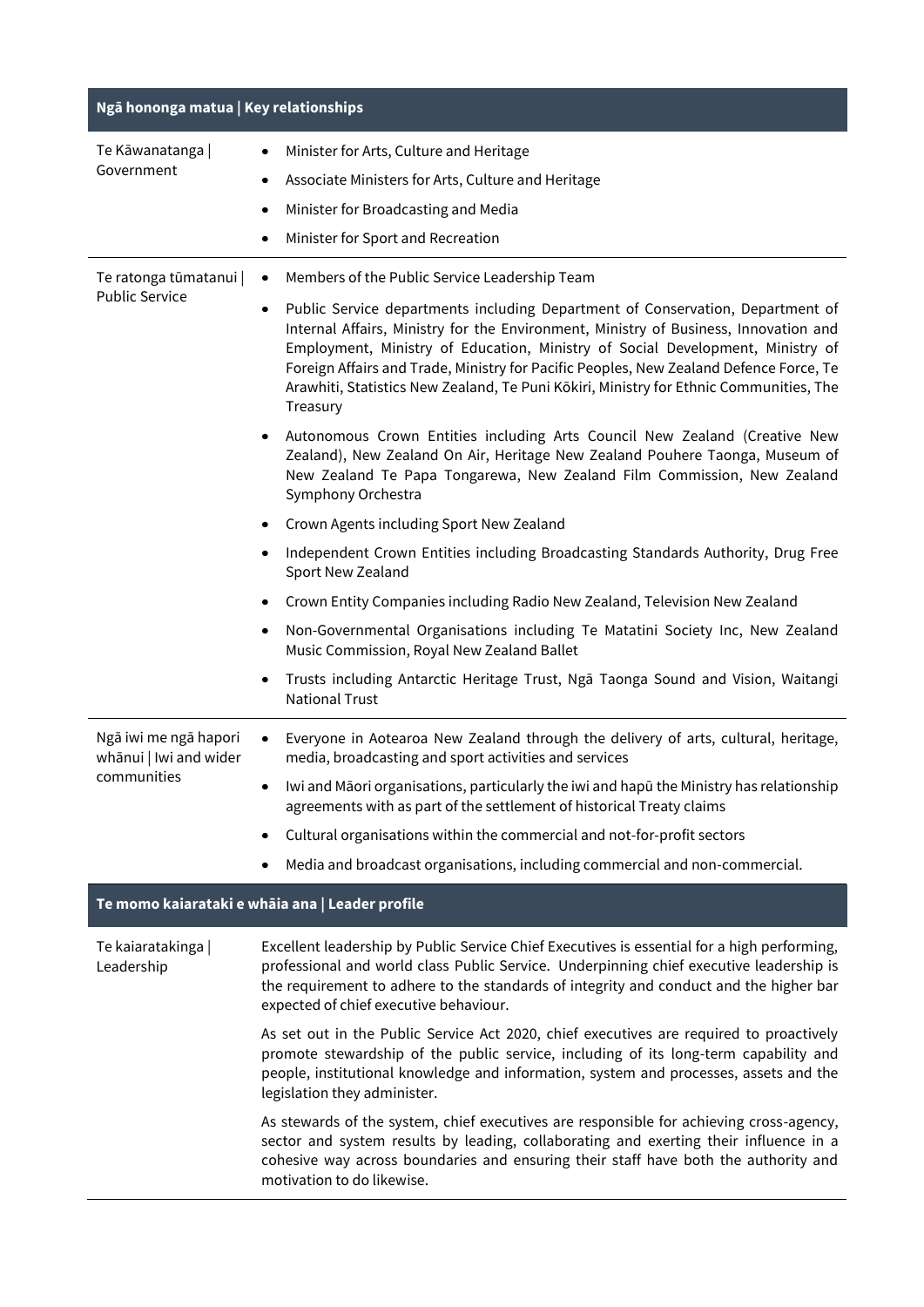Ngā take mātāmua me mātua whai e angitu ai | Critical success priorities

The Secretary for Culture and Heritage's priorities are to:

- Continue to build sector leadership, a compelling value proposition, with data and evidence to support government investment in cultural outcomes for New Zealanders.
- Work in partnership with Māori to understand and support their cultural needs and aspirations, and to inform opportunities to engage New Zealanders with Māori culture and heritage.
- Promote participation and access for all New Zealanders (including Māori, Pacific peoples, disabled people, ethnic communities and the LGBTQI+ community) to cultural experiences, activities and outcomes, by working in partnership with a wide variety of organisations (including central and local government, non-government organisations, and the private sector).
- Support opportunities for New Zealanders to have viable careers in the cultural sector and for cultural sector organisations to be able to grow and be sustainable.
- Support the policy and legislative development, detailed design, and change process to establish a new public media entity.
- Design and deliver programmes including digital publishing of New Zealand's history, including to support the New Zealand History Curriculum.
- Deliver new international and national memorials.
- Support Pacifica art and cultural expression, and heritage, including through enabling histories through the Dawn Raids Apology initiative.
- Continue to effectively administer the Arts and Culture COVID Recovery and associated programmes.
- Support the transfer of responsibility for marking the Matariki public holiday from Te Arawhiti to Manatū Taonga and ensure arrangements are in place for administration of the legislation and support for Matariki public holiday events.
- Embed organisational change (purpose, culture, strategy and planning) and continuous improvement across the organisation.